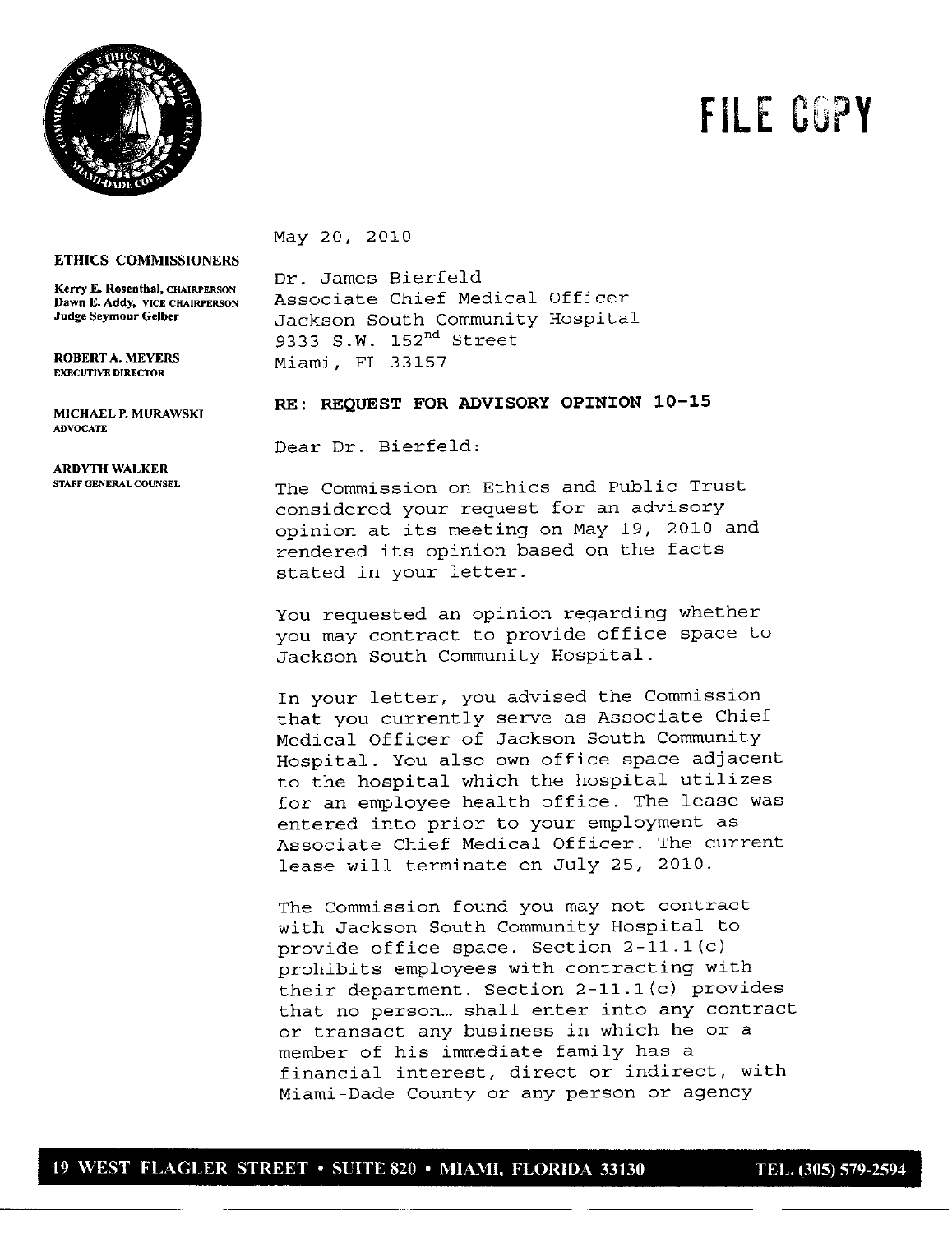acting for Miami-Dade County. The ordinance further states that "Notwithstanding any provision to the contrary herein, subsection c and d shall not be construed to prevent any employee as defined in subsection  $(b)$  (6) [excluding departmental personnel as defined by subsection  $(b)$   $(5)$  or his or her immediate family as defined in subsection  $(b)$  (9) from entering into any contract, individually or through a firm, corporation, partnership or business entity in which the employee or any member of his or her immediate family has a controlling financial interest with Miami-Dade County, as long as 1) entering into the contract would not interfere with the full and faithful discharge by the employee of his or her duties to the County,  $2)$  the employee has not participated in determining the subject contract requirements or awarding the contract, 3) the employee's job responsibilities and job description will not require him or her to be involved with the contract in any way, including, but not limited to, its enforcement, oversight, administration, amendment, extension, termination or forebearance. However, this limited exclusion shall not be construed to authorize an employee or his or her family member to enter into a contract with Miami-Dade County or any person or agency acting for Dade County if the employee works in the county department which will enforce, oversee or administer the subject contract. Since Jackson South administers your contract, you are unable to contract to provide office space.

Please be advised that Section  $2-11.1(d)$ permits the Board of County Commissioners to waive this conflict under certain circumstances. Any appeal must be filed with the Ethics Commission (with a copy to the Clerk of the Board) within ten days of receipt of this opinion. You should contact the County Attorney's Office if you have questions regarding this procedure.